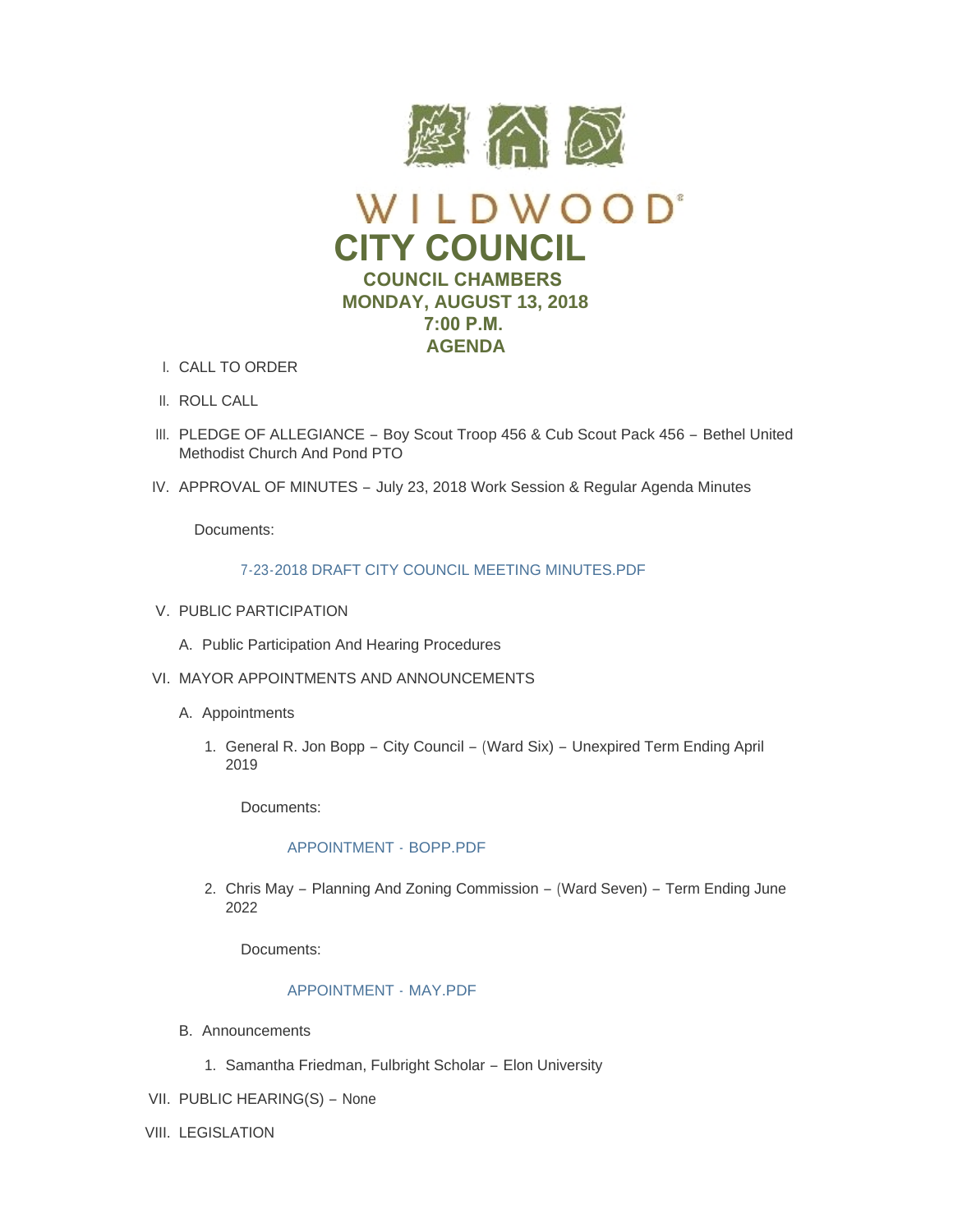- UNFINISHED BUSINESS A.
	- (Postponed For Up To 30 Days At July 23, 2018 City Council Meeting) 1.

**BILL #2382** AN ORDINANCE OF THE CITY OF WILDWOOD, MISSOURI, AUTHORIZING THE MAYOR TO EXECUTE A COST APPORTIONMENT AGREEMENT BY AND BETWEEN THE CITY OF WILDWOOD, MISSOURI, AND THE MISSOURI HIGHWAYS AND TRANSPORTATION COMMISSION FOR THE CONSTRUCTION AND MAINTENANCE OF THE STATE ROUTE 109 WIDENING AND ROUNDABOUT IMPROVEMENTS AT MAIN STREET. *Recommended by the Department of Public*  Works (Second Reading) (Wards - One and Eight) Direct Budgetary Impact: \$1,850,000

Documents:

### [BILL 2382.PDF](https://www.cityofwildwood.com/AgendaCenter/ViewFile/Item/16585?fileID=24092)

- B. NEW BUSINESS
	- BILL 2386 1.

AN ORDINANCE OF THE CITY OF WILDWOOD, MISSOURI, AUTHORIZING THE MAYOR TO NEGOTIATE AND EXECUTE AN ENGINEERING SERVICES AGREEMENT ON BEHALF OF THE CITY OF WILDWOOD WITH THOUVENOT, WADE & MOERCHEN, INC., FOR THE DESIGN OF THE MANCHESTER ROAD SHARED USE PATH PROJECT WITHIN THE CITY OF WILDWOOD. *Recommended by the Administration/Public Works Committee* (First Reading) (Ward One)

Direct Budgetary Impact: \$93,978.97 (50% of \$187,957.93)

Documents:

### [BILL 2386.PDF](https://www.cityofwildwood.com/AgendaCenter/ViewFile/Item/16627?fileID=24107)

BILL #2387 2.

AN ORDINANCE OF THE CITY OF WILDWOOD, MISSOURI, AMENDING SUBSECTION (A) OF SECTION 105.090 OF THE CODE OF ORDINANCES OF THE CITY OF WILDWOOD, BY DELETING IT IN ITS ENTIRETY; ENACTING, IN LIEU THEREOF, A NEW SUBSECTION (A) OF SECTION 105.090; AND PROVIDING FOR CAMPAIGN CONTRIBUTION LIMITS. *Recommended by the Administration/Public Works Committee* (First Reading) (Wards – All) Direct Budgetary Impact: None

Documents:

#### [BILL 2387.PDF](https://www.cityofwildwood.com/AgendaCenter/ViewFile/Item/16588?fileID=24093)

BILL #2388 3.

AN ORDINANCE OF THE CITY OF WILDWOOD, MISSOURI, AUTHORIZING THE MAYOR TO NEGOTIATE AND EXECUTE A CONSERVATION EASEMENT AGREEMENT WITH THE UNITED STATES ARMY CORPS OF ENGINEERS AS PERFORMANCE OF MITIGATION FOR THE POND-GROVER LOOP ROAD PROJECT. *Recommended by the City Administrator* (First Reading) (Ward – One) Direct Budgetary Impact: TBD

Documents:

[BILL 2388.PDF](https://www.cityofwildwood.com/AgendaCenter/ViewFile/Item/16589?fileID=24094)